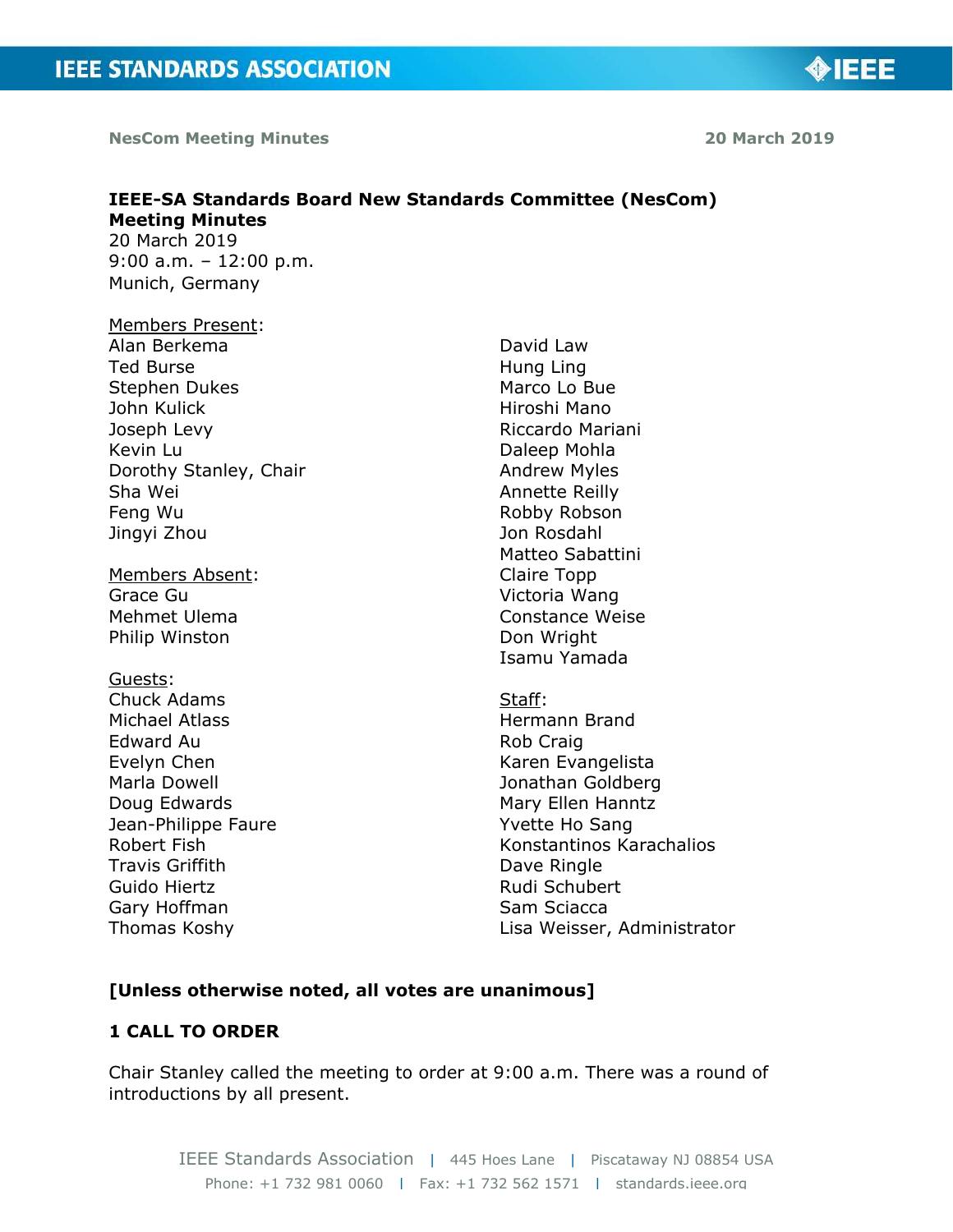# **2 REVIEW OF AGENDA**

The agenda was reviewed and Chair Stanley asked if there were any changes to be made. There were none.

# **A motion was made to approve the 20 March 2019 NesCom meeting agenda. The motion was unanimously approved.**

# **2.1 Consent Agenda**

There were no items on the consent agenda.

## **2.1.1 Withdrawal Requests**

There were no withdrawal requests.

# **3 PARS FOR DISCUSSION**

## **3.1 Modified PARs**

IEEE IEEE-SA Board of Governors/Corporate Advisory Group

### **P2755.1**

Guide for Taxonomy for Intelligent Process Automation Product Features and Functionality

**Recommendation: Approve modified PAR**

IEEE Consumer Electronics Society/Standards Committee

### **P2048.1**

Standard for Virtual Reality and Augmented Reality: Device Taxonomy and **Definitions** 

**Recommendation: Approve modified PAR**

### **P2048.2**

Standard for Virtual Reality and Augmented Reality: Immersive Video Taxonomy and Quality Metrics

**Recommendation: Approve modified PAR**

### **P2048.3**

Standard for Virtual Reality and Augmented Reality: Immersive Video File and Stream Formats

**Recommendation: Approve modified PAR**

# **P2048.4**

Standard for Virtual Reality and Augmented Reality: Person Identity **Recommendation: Approve modified PAR**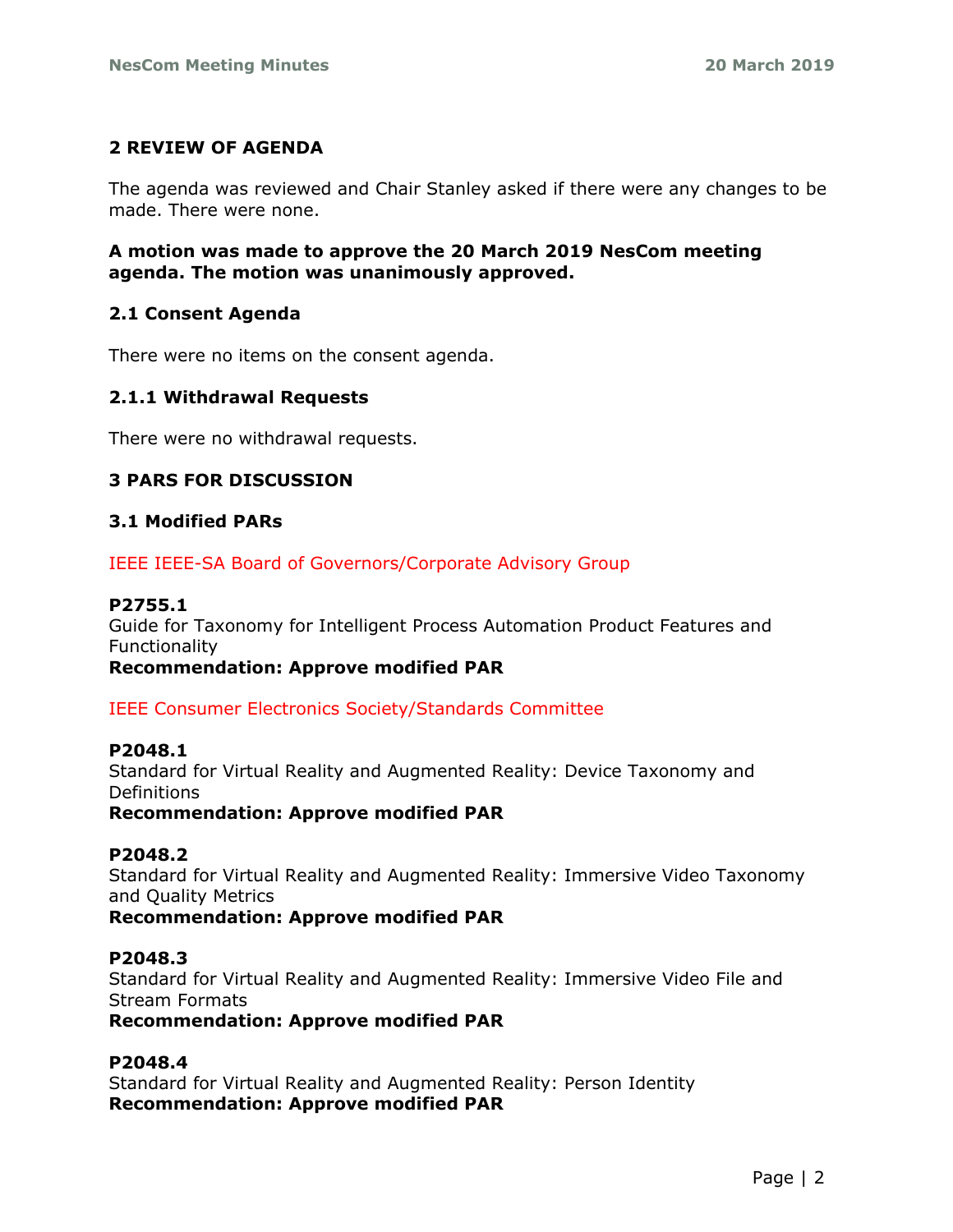## **P2048.5**

Standard for Virtual Reality and Augmented Reality: Environment Safety **Recommendation: Approve modified PAR**

# **P2048.6**

Standard for Virtual Reality and Augmented Reality: Immersive User Interface **Recommendation: Approve modified PAR**

## **P2048.7**

Standard for Virtual Reality and Augmented Reality: Map for Virtual Objects in the Real World

## **Recommendation: Approve modified PAR**

## **P2048.8**

Standard for Virtual Reality and Augmented Reality: Interoperability between Virtual Objects and the Real World

**Recommendation: Approve modified PAR**

## **P2048.9**

Standard for Virtual Reality and Augmented Reality: Immersive Audio Taxonomy and Quality Metrics

**Recommendation: Approve modified PAR**

## **P2048.10**

Standard for Virtual Reality and Augmented Reality: Immersive Audio File and Stream Formats

**Recommendation: Approve modified PAR**

### **P2048.11**

Standard for Virtual Reality and Augmented Reality: In-Vehicle Augmented Reality **Recommendation: Approve modified PAR**

### **P2048.12**

Standard for Virtual Reality and Augmented Reality: Content Ratings and **Descriptors** 

**Recommendation: Approve modified PAR**

IEEE Power and Energy Society/Power System Relaying and Control

# **PC37.90.2**

Standard for Withstand Capability of Relay Systems to Radiated Electromagnetic Interference from Transceivers **Recommendation: Approve modified PAR**

# IEEE Power and Energy Society/Transformers

# **PC57.13.8**

Standard Requirements for Station Service Voltage Transformers **Recommendation: Approve modified PAR**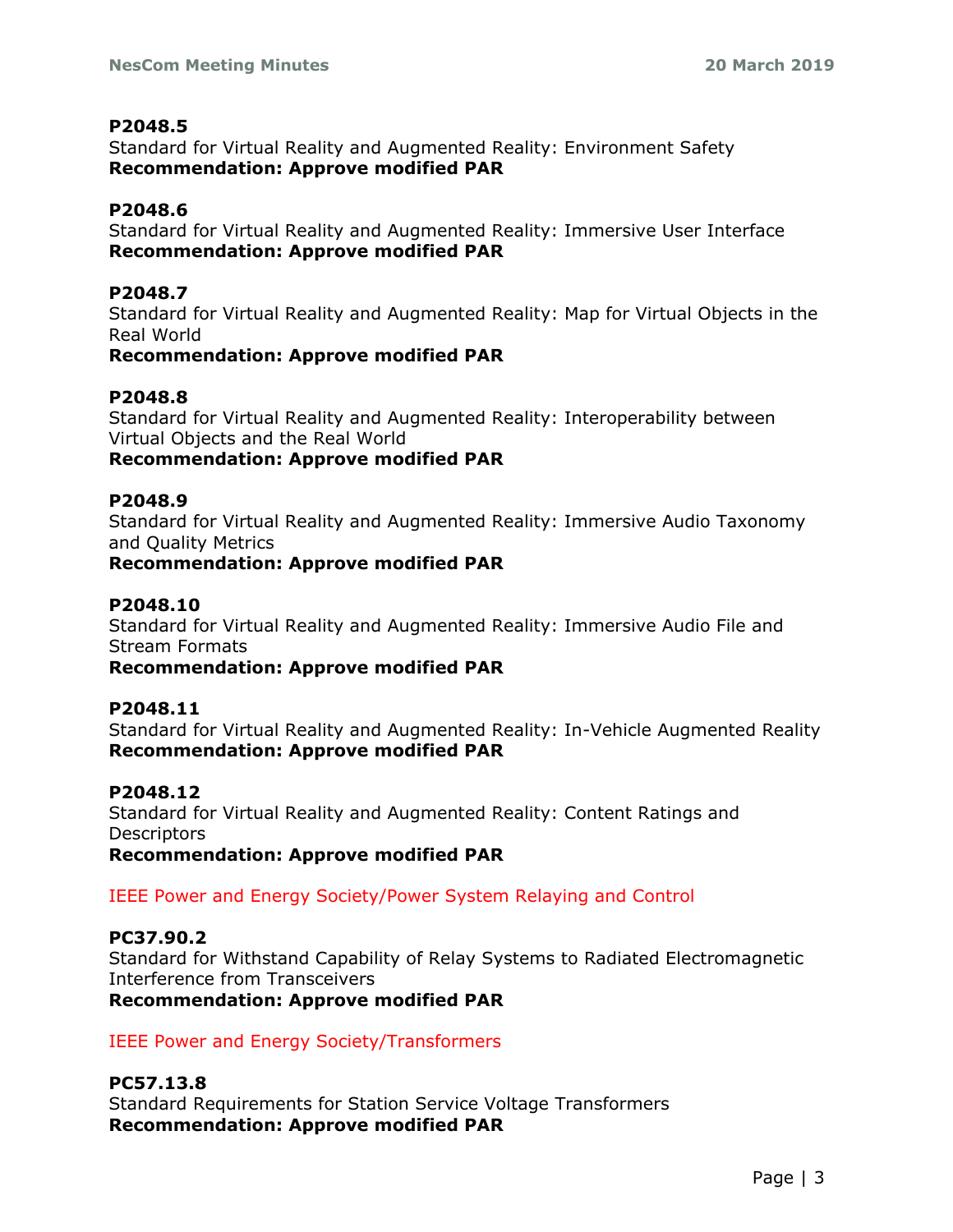# IEEE Vehicular Technology Society/Intelligent Transportation Systems

### **P1609.3**

Standard for Wireless Access in Vehicular Environments (WAVE) - Networking Services

**Recommendation: Approve modified PAR**

### **3.2 Extension Requests**

There were no extension requests.

## **3.3 New PARs**

IEEE Computer Society/LAN/MAN Standards Committee

#### **P802.3cu**

Standard for Ethernet Amendment: Physical Layers and Management Parameters for 100 Gb/s and 400 Gb/s Operation over Single-Mode Fiber at 100 Gb/s per Wavelength **Recommendation: Approve new PAR until December 2023**

#### **P802.11be**

Standard for Information Technology - Telecommunications and Information Exchange Between Systems Local and Metropolitan Area Networks - Specific Requirements – Part 11: Wireless LAN Medium Access Control (MAC) and Physical Layer (PHY) Specifications

Amendment: Enhancements for Extremely High Throughput (EHT) **Recommendation: Approve new PAR until December 2023 (8 approve, 1 recuse [Levy])**

IEEE Computer Society/Learning Technology

### **P2247.2**

Interoperability Standards for Adaptive Instructional Systems (AISs) **Recommendation: Approve new PAR until December 2023**

### **P2247.3**

Recommended Practices for Evaluation of Adaptive Instructional Systems **Recommendation: Approve new PAR until December 2023**

### IEEE Computer Society/Standards Activities Board

#### **P2806**

System Architecture of Digital Representation for Physical Objects in Factory **Environments** 

**Recommendation: Conditionally approve new PAR until December 2023; contingent upon staff updating the text to reflect the changes shown during the NesCom meeting.**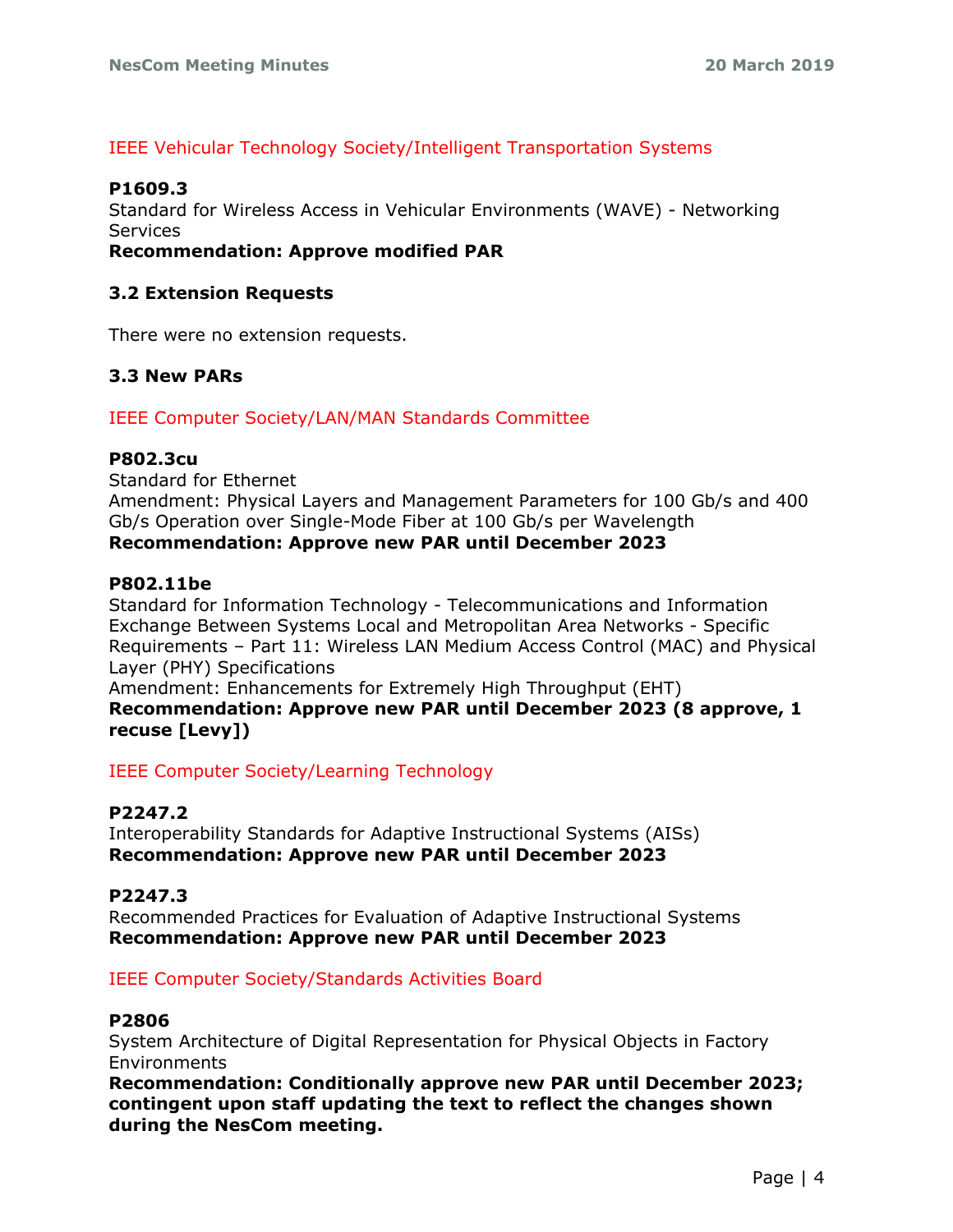### **NB: The Chair of the Standards Committee who was present at the meeting and the Chair of the Working Group are in agreement with these changes. The condition has been met.**

## **P2807**

Framework of Knowledge Graphs **Recommendation: Approve new PAR until December 2023**

### IEEE Consumer Electronics Society/Blockchain Standards Committee

### **P2140.2**

Standard for Security Management for Customer Cryptographic Assets on Cryptocurrency Exchanges

**Recommendation: Approve new PAR until December 2023**

### **P2140.3**

Standard for User Identification and Anti-Money Laundering on Cryptocurrency Exchanges

#### **Recommendation: Approve new PAR until December 2023**

### **P2141.1**

Standard for the Use of Blockchain in Anti-Corruption Applications for Centralized **Organizations** 

**Recommendation: Approve new PAR until December 2023**

### **P2418.8**

Standard for Blockchain Applications in Governments **Recommendation: Approve new PAR until December 2023**

### IEEE Consumer Electronics Society/Standards Committee

#### **P2049.1**

Standard for Human Augmentation: Taxonomy and Definitions **Recommendation: Approve new PAR until December 2023**

### **P2049.2**

Standard for Human Augmentation: Privacy and Security **Recommendation: Approve new PAR until December 2023**

#### **P2788**

Standard for Circulating Air Pressure Physiotherapy Equipment Used in the Home Healthcare Environment

**Recommendation: Approve new PAR until December 2023**

### **P2811**

Standard for Architectural Framework and Technical Requirements for Smart Lock **Recommendation: Approve new PAR until December 2023**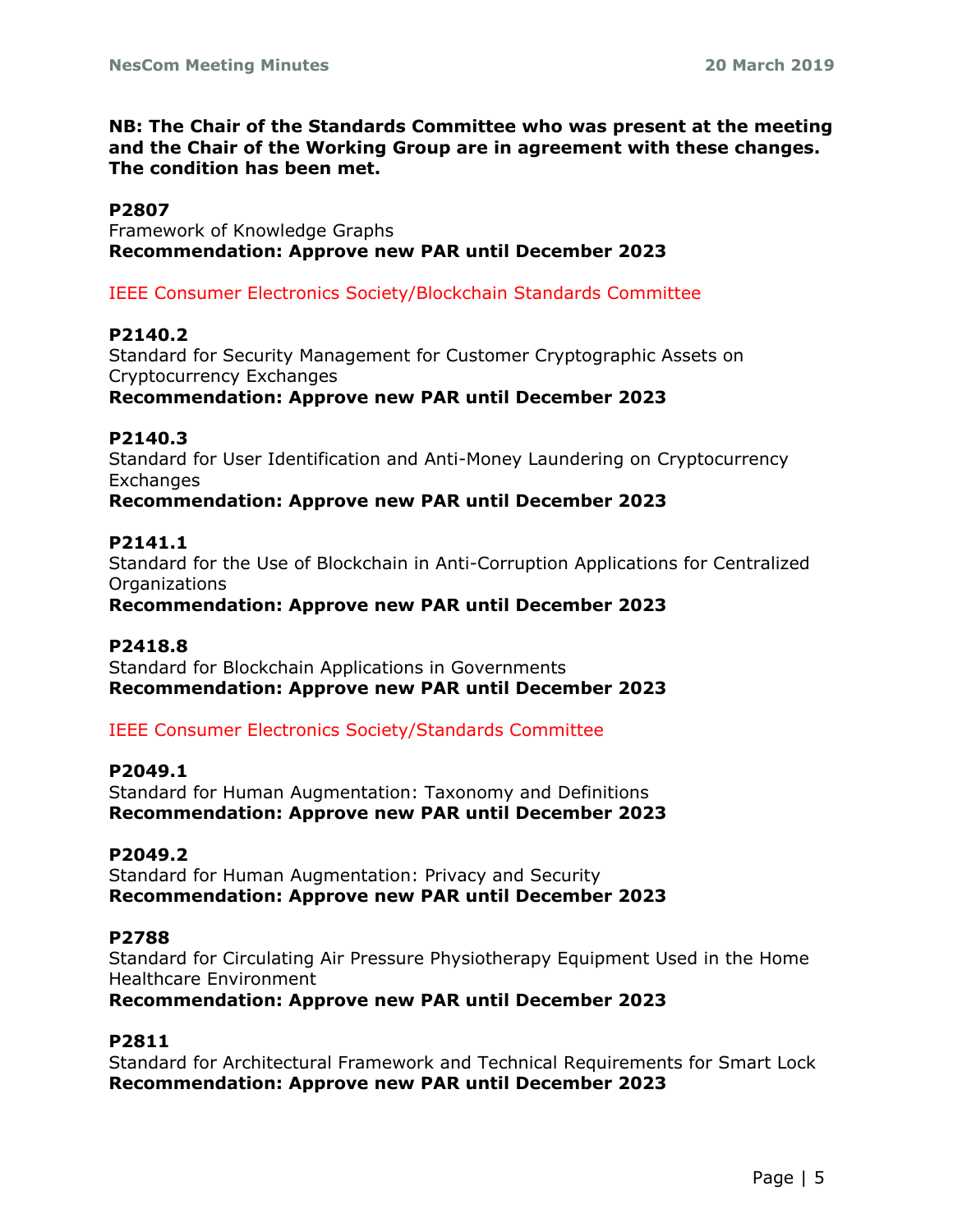## **P2812**

Guide for Minor Guardianship System for Online Mobile Gaming **Recommendation: Approve new PAR until December 2023**

# **P2813**

Standard for Big Data Business Security Risk Assessment (BD BSRA**) Recommendation: Approve new PAR until December 2023 (8 approve, 1 abstain)**

IEEE Engineering in Medicine and Biology Society/IEEE 11073 Standards **Committee** 

## **P11073-10107**

Standard for Nomenclature for External Control of Medical Devices **Recommendation: Approve new PAR until December 2023**

### **P11073-10700**

Standard for Common Base Requirements for Participants in a Service-Oriented Device Connectivity (SDC) System **Recommendation: Approve new PAR until December 2023**

#### **P11073-10701**

Standard for Metric Provisioning by Participants in a Service-Oriented Device Connectivity (SDC) System **Recommendation: Approve new PAR until December 2023**

### **P11073-10702**

Standard for Alert Provisioning by Participants in a Service-Oriented Device Connectivity (SDC) System

### **Recommendation: Approve new PAR until December 2023**

### **P11073-10703**

Standard for External Control by Participants in a Service-Oriented Device Connectivity (SDC) System **Recommendation: Approve new PAR until December 2023**

### **P11073-10720**

Module Specifications for a Service-Oriented Medical Device Exchange Architecture **Recommendation: Approve new PAR until December 2023**

## **P11073-10721**

Device Specialization – High Frequency (200 kHz to < 5 MHz) Surgical Equipment **Recommendation: Conditionally approve new PAR until December 2023; contingent upon staff adding the provided range for high frequency to the title and the Working Group Chair agreeing that the frequency range is correctly shown.**

**NB: The condition has been met.**

**P11073-10722**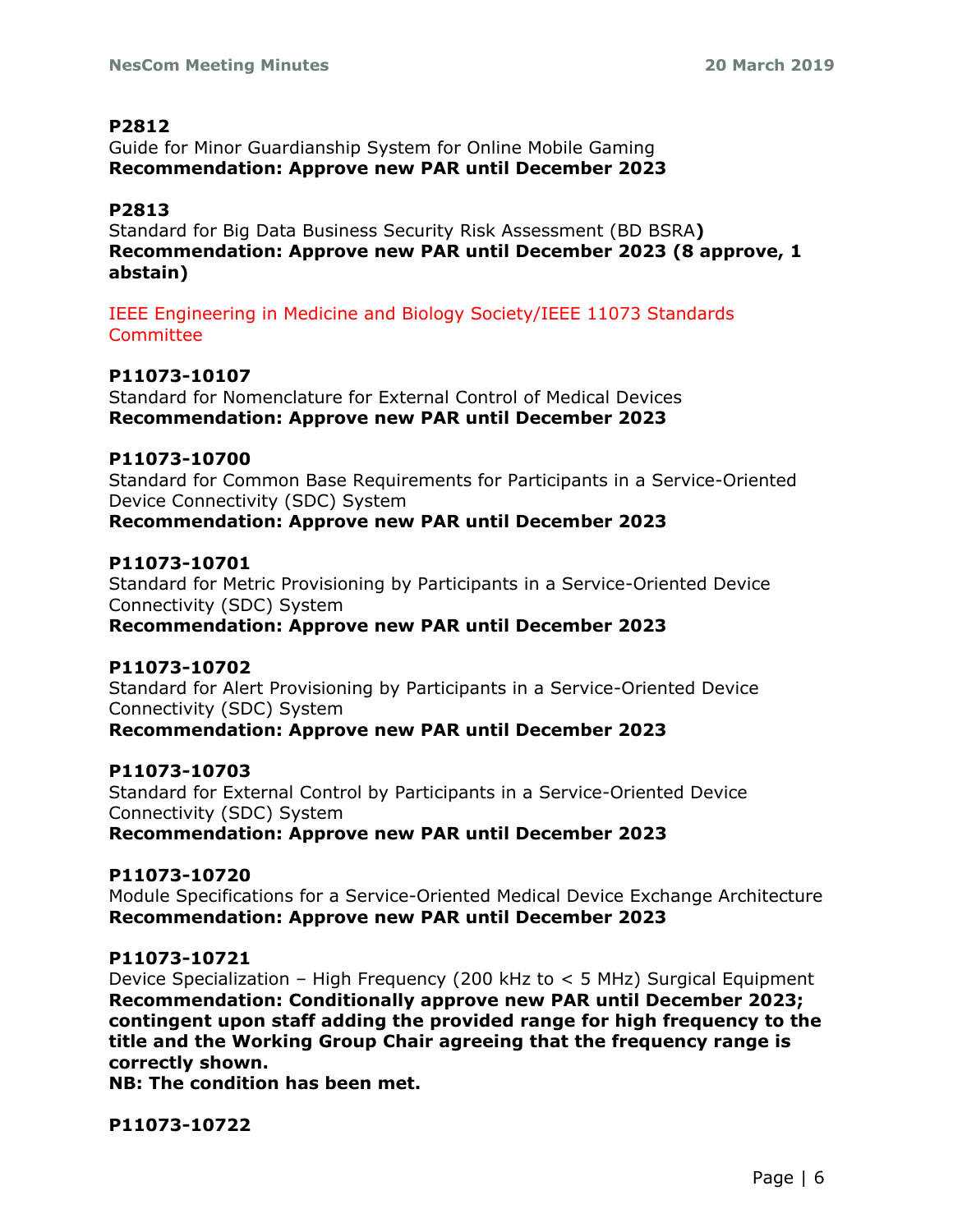Device Specialization – Endoscopic camera **Recommendation: Approve new PAR until December 2023**

**P11073-10723** Device Specialization – Endoscopic light source **Recommendation: Approve new PAR until December 2023**

**P11073-10724** Device Specialization – Endoscopic insufflator **Recommendation: Approve new PAR until December 2023**

**P11073-10725** Device Specialization – Endoscopic pump **Recommendation: Approve new PAR until December 2023**

IEEE Industrial Electronics Society/Industrial Electronics Society Standards **Committee** 

**P2023** Standard for Digital Transformation Architecture and Framework **Recommendation: Approve new PAR until December 2023**

IEEE Power and Energy Society/Insulated Conductors

### **P2810**

Guide for Field Dielectric Enhancement of Polyethylene and Cross-Linked Polyethylene Power Cables

**Recommendation: Approve new PAR until December 2023**

IEEE Power and Energy Society/Power System Communications and Cybersecurity

#### **P2808**

Standard for Function Designations Used in Electrical Power Systems for Cyber Services and Cybersecurity **Recommendation: Approve new PAR until December 2023**

IEEE Power and Energy Society/Power System Relaying and Control

### **PC37.1.3**

Recommended Practice for Human Machine Interfaces (HMIs) Used with Electric Utility Automation Systems **Recommendation: Approve new PAR until December 2023**

IEEE Power and Energy Society/Substations

# **PC37.122.9**

Guide for Condition Assessment of Gas-Insulated Substations **Recommendation: Approve new PAR until December 2023**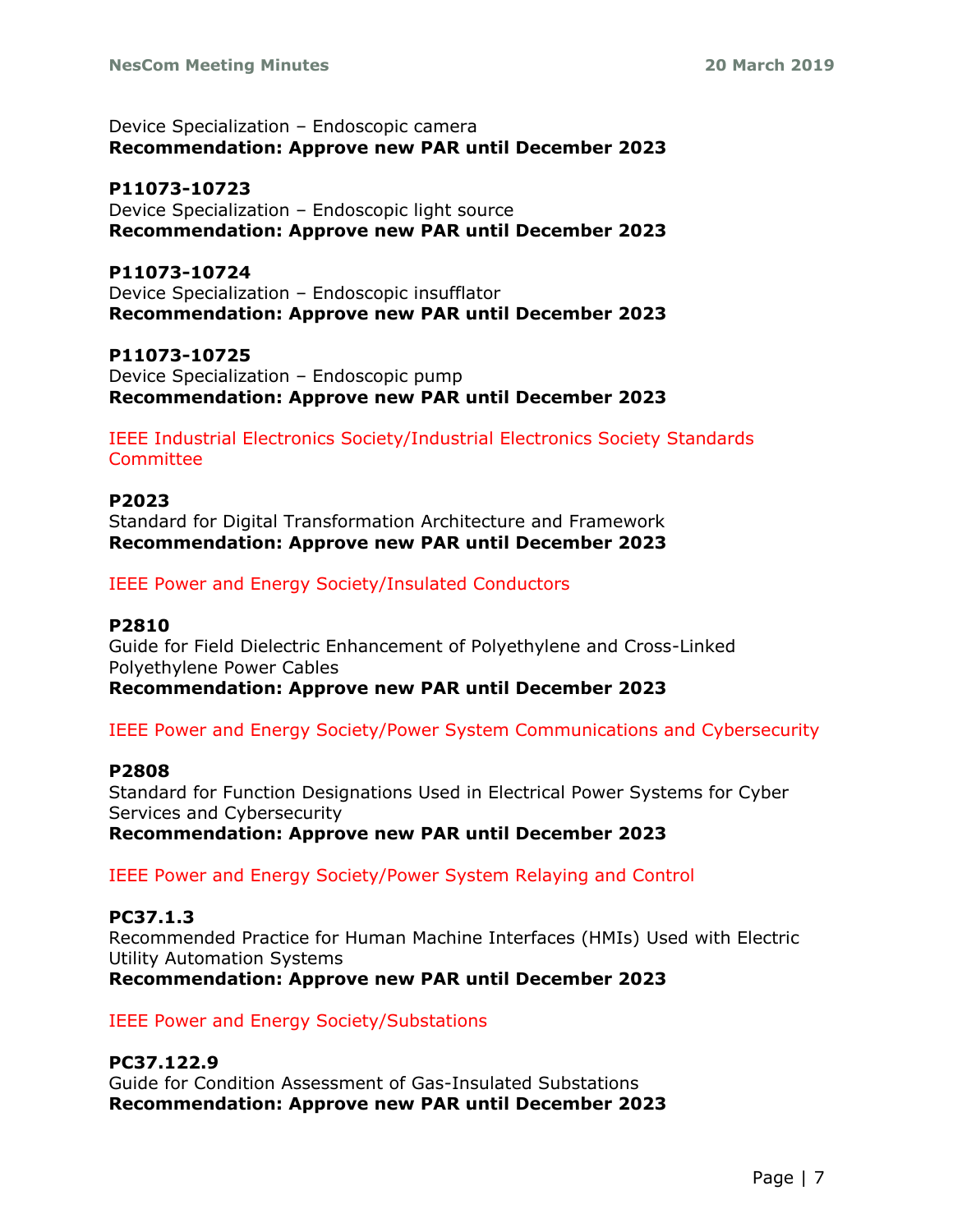IEEE Power and Energy Society/Transmission and Distribution

#### **P2798**

Guide for Helicopter Operation Procedures for the Utility Industry **Recommendation: Approve new PAR until December 2023**

IEEE Power and Energy Society/Transformers

#### **PC57.13-2016/Cor 1**

Standard Requirements for Instrument Transformers – Corrigendum 1 **Recommendation: Approve new PAR until December 2023**

IEEE Sensors Council/Standards Committee

#### **P2520**

Standard for Testing Machine Olfaction Devices and Systems **Recommendation: Approve new PAR until December 2023**

IEEE Vehicular Technology Society/Intelligent Transportation Systems

#### **P1920.2**

Standard for Vehicle to Vehicle Communications for Unmanned Aircraft Systems **Recommendation: Approve new PAR until December 2023 (6 approve, 1 disapprove, 1 abstain)**

### **3.4 PARs for the Revision of Standards**

### IEEE Computer Society/Design Automation

## **P1800.2**

Standard for Universal Verification Methodology Language Reference Manual **Recommendation: Approve PAR for the revision of a standard until December 2023**

IEEE Communications Society/Dynamic Spectrum Access Networks Standards **Committee** 

#### **P1900.5**

Standard for Requirements and System Architectures for Dynamic Spectrum Access Systems

**Recommendation: Approve PAR for the revision of a standard until December 2023**

IEEE Industry Applications Society/Petroleum & Chemical Industry

**P60079-30-1**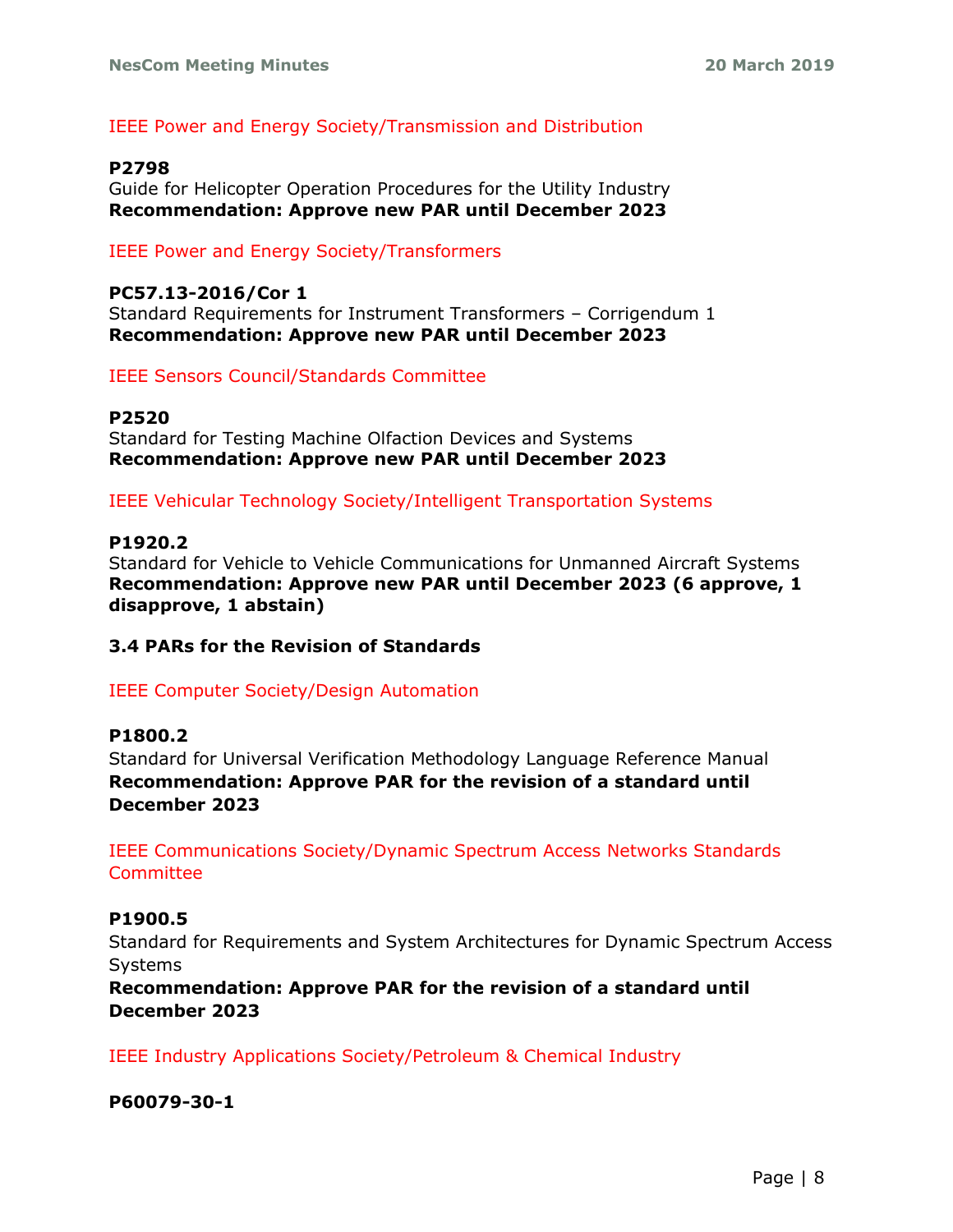International Standard – Explosive Atmospheres - Part 30-1: Electrical Resistance Trace Heating - General and Testing Requirements **Recommendation: Approve PAR for the revision of a standard until December 2023**

### **P60079-30-2**

International Standard for Explosive Atmospheres - Part 30-2: Electrical Resistance Trace Heating - Application Guide for Design, Installation and Maintenance **Recommendation: Approve PAR for the revision of a standard until December 2023**

IEEE Power and Energy Society/Energy Development & Power Generation

#### **P1020**

Guide for Control of Small (100 kVA to 5 MVA) Hydroelectric Power Plants **Recommendation: Approve PAR for the revision of a standard until December 2023**

IEEE Power and Energy Society/Energy Storage & Stationary Battery Committee

#### **P1189**

Guide for Selection of Batteries for Standby Applications **Recommendation: Approve PAR for the revision of a standard until December 2023**

IEEE Power and Energy Society/Insulated Conductors

#### **P386**

Standard for Shielded Separable Insulated Connectors for Classes 15 kV through 35 kV

**Recommendation: Approve PAR for the revision of a standard until December 2023**

#### **P400**

Guide for Field Testing and Evaluation of the Insulation of Shielded Power Cable Systems Rated 5 kV and Above

**Recommendation: Approve PAR for the revision of a standard until December 2023**

IEEE Power and Energy Society/Nuclear Power Engineering

### **P317**

Standard for Electric Penetration Assemblies in Containment Structures for Nuclear Power Generating Stations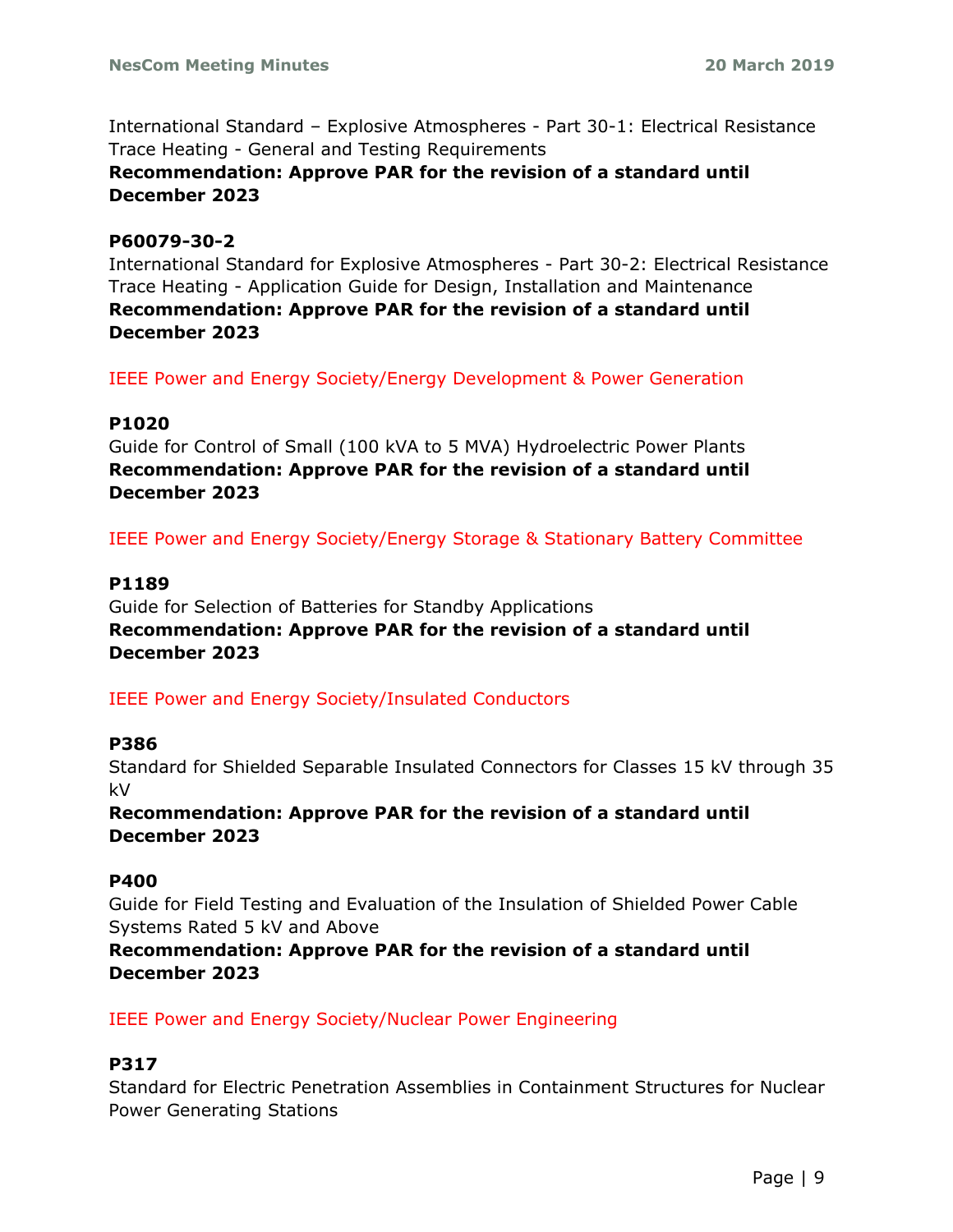# **Recommendation: Approve PAR for the revision of a standard until December 2023**

#### **P334**

Standard for Qualifying Alternating Current Class 1E Motors for Nuclear Power Generating Stations

**Recommendation: Approve PAR for the revision of a standard until December 2023**

IEEE Power and Energy Society/Power System Instrumentation and Measurements

### **P120**

Master Test Guide for Electrical Measurements in Power Circuits **Recommendation: Approve PAR for the revision of a standard until December 2023**

#### **P1459**

Standard Definitions for the Measurement of Electric Power Quantities under Sinusoidal, Nonsinusoidal, Balanced, or Unbalanced Conditions **Recommendation: Approve PAR for the revision of a standard until December 2023**

IEEE Power and Energy Society/Surge Protective Devices/Low Voltage

### **PC62.55**

Guide for Surge Protection of DC Power Feeds to Remote Radio Heads **Recommendation: Approve PAR for the revision of a standard until December 2023**

IEEE Power and Energy Society/Switchgear

### **PC37.20.2**

Standard for Metal-Clad Switchgear **Recommendation: Approve PAR for the revision of a standard until December 2023**

IEEE Power and Energy Society/Transmission and Distribution

### **P539**

Standard Definitions of Terms Relating to Corona and Field Effects of Overhead Power Lines

**Recommendation: Approve PAR for the revision of a standard until December 2023**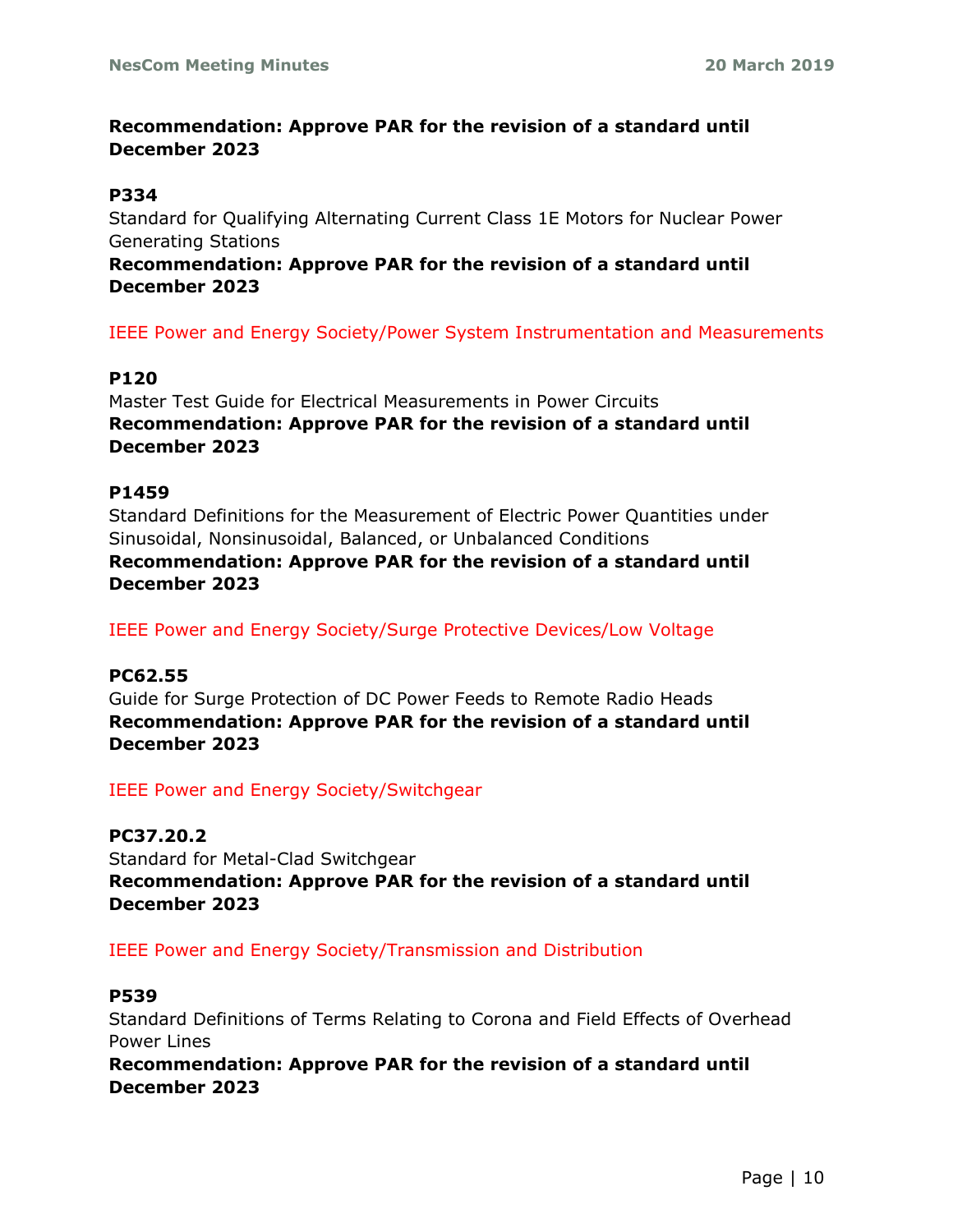# **P1227**

Guide for the Measurement of DC Electric-Field Strength and Ion Related Quantities **Recommendation: Approve PAR for the revision of a standard until December 2023**

# **P1656**

Guide for Testing the Electrical, Mechanical, and Durability Performance of Wildlife Protective Devices on Overhead Power Distribution Systems Rated up to 38 kV **Recommendation: Approve PAR for the revision of a standard until December 2023**

IEEE Power and Energy Society/Transformers

# **PC57.169**

Guide for Determination of Maximum Winding Temperature Rise in Liquid-Immersed Transformers

**Recommendation: Approve PAR for the revision of a standard until December 2023**

IEEE Ultrasonics, Ferroelectrics and Frequency Control Society/IEEE Ultrasonics, Ferroelectrics and Frequency Control

### **P1139**

Standard Definitions of Physical Quantities for Fundamental Frequency and Time Metrology - Random Instabilities

## **Recommendation: Approve PAR for the revision of a standard until December 2023**

### **4 OLD BUSINESS**

## **4.1 The minutes of the 4 December 2018 NesCom meeting were approved during the 25 January 2019 NesCom teleconference.**

Lisa Weisser confirmed that the minutes of the 4 December 2018 NesCom meeting were approved during the 25 January 2019 NesCom teleconference.

# **4.2 Update about Continuous Revision PAR Process Communication Plan**

Lisa Weisser updated NesCom about the need to inform Standards Committees about the recently approved process to create Continuous Revision PARs that will enable Working Groups to remain active with no lapse in standards development. This will be primarily a staff function after the request is made by the Standards Committee. Staff will get the word out through various channels, including training sessions, use of email reflectors, posting on key web pages, and through ongoing staff interaction. Any additional suggestions are welcome.